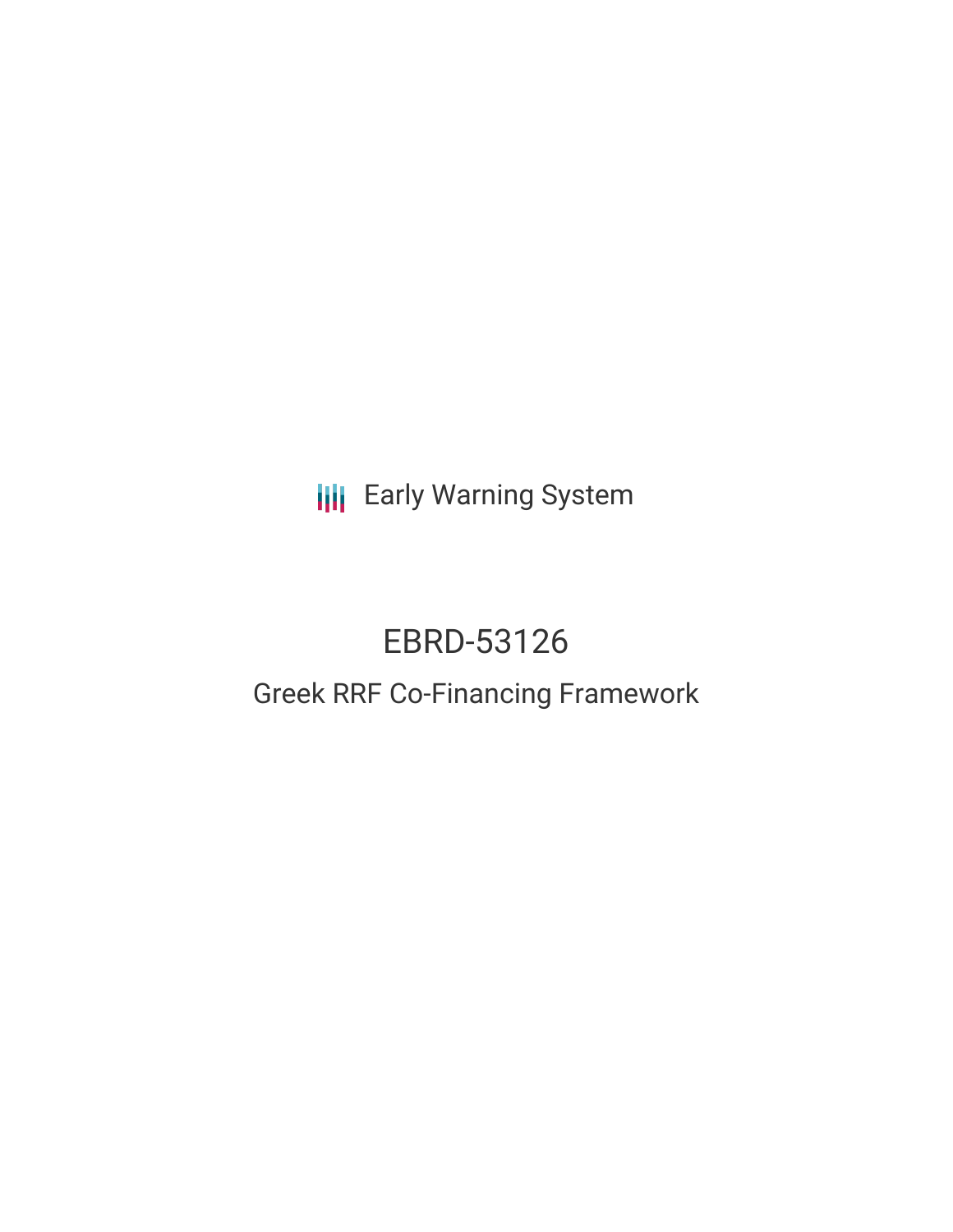

# **Quick Facts**

| <b>Countries</b>               | Greece                                                        |
|--------------------------------|---------------------------------------------------------------|
| <b>Financial Institutions</b>  | European Bank for Reconstruction and Development (EBRD)       |
| <b>Status</b>                  | Proposed                                                      |
| <b>Bank Risk Rating</b>        | U                                                             |
| <b>Voting Date</b>             | 2022-03-23                                                    |
| <b>Borrower</b>                | Borrower not available on website at the time of the snapshot |
| <b>Sectors</b>                 | Energy, Industry and Trade                                    |
| <b>Investment Type(s)</b>      | Loan                                                          |
| <b>Investment Amount (USD)</b> | $$558.12$ million                                             |
| <b>Project Cost (USD)</b>      | \$1.395.29 million                                            |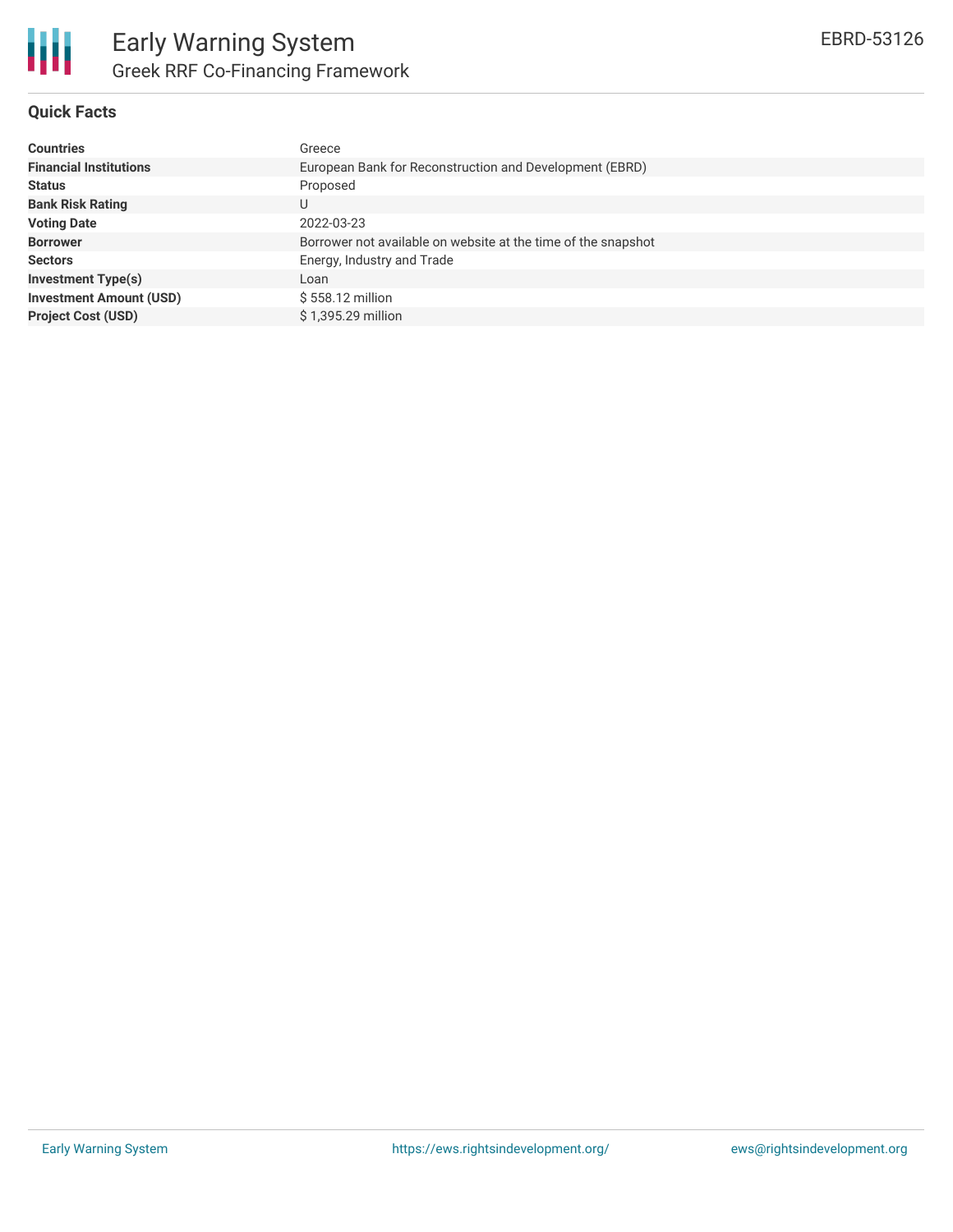

## **Project Description**

According to the bank website, the project will consist of up to EUR500 million of EBRD loans to be extended pari passu and pro rata with up to EUR500 million of loans funded by the Greek Recovery and Resilience Facility ("RRF"), to support private sector investments in Greece. RRF loans will be provided at concessional rates, subject to compliance with EU state aid rules and in accordance with EBRD Guidelines for the use of Concessional Finance. The EBRD, together with any potential cofinanciers, will be required to finance at least 30% of project costs on a pari passu basis with the RRF loans, while borrowers or sponsors will be required to contribute at least 20% of project costs. Potential options to mobilise additional commercial cofinanciers will be assessed at project level. The Bank will enter into financing agreements under the Framework until 31 December 2025, in line with the timeline of its mandate in Greece. In particular, the Framework will support a broad range of projects across several sectors of the Greek economy provided that they comply with at least one of the five Eligibility Criteria (pillars) set in the RRP, i.e. green, digital, innovation, extroversion and economies of scale.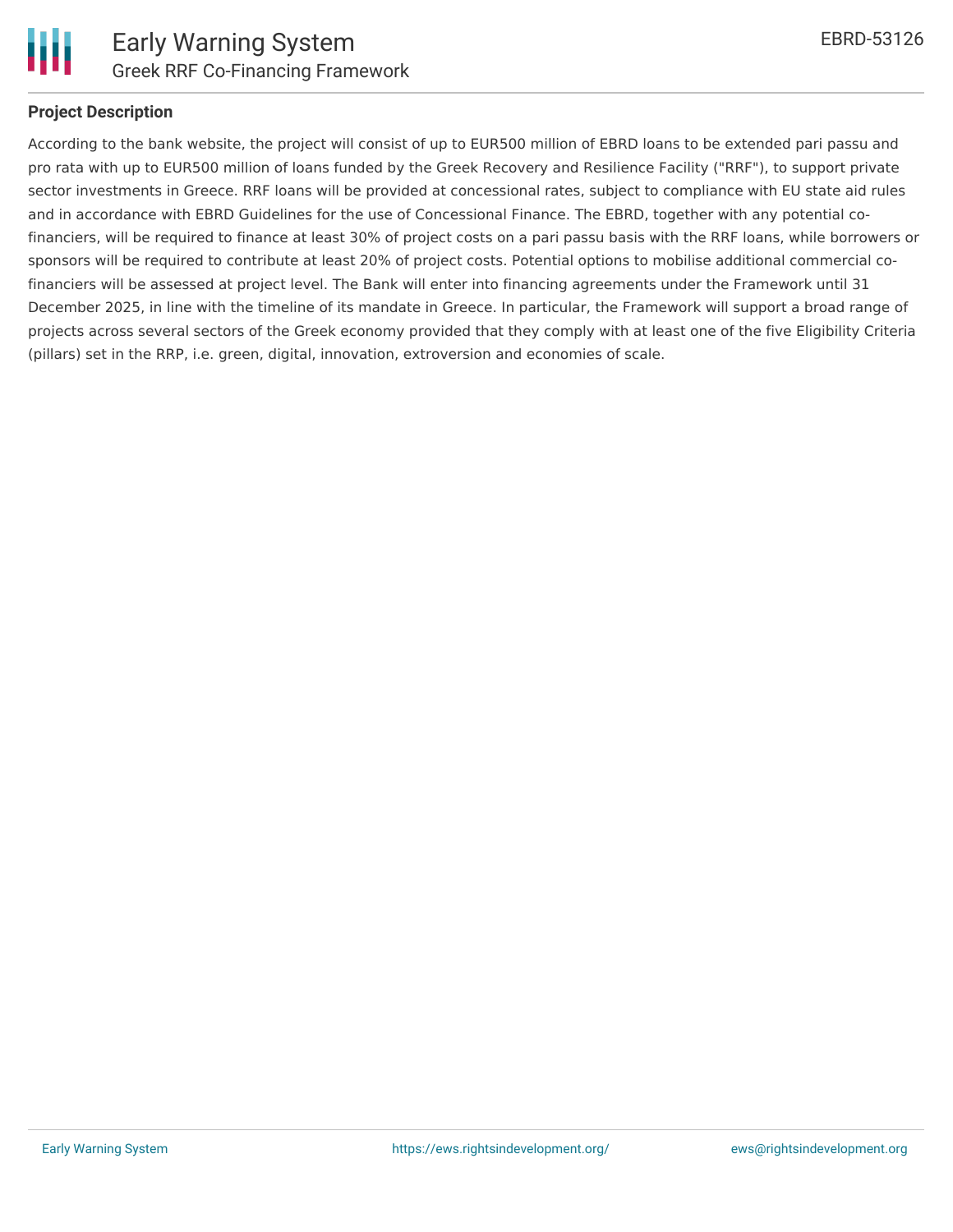#### **Investment Description**

European Bank for Reconstruction and Development (EBRD)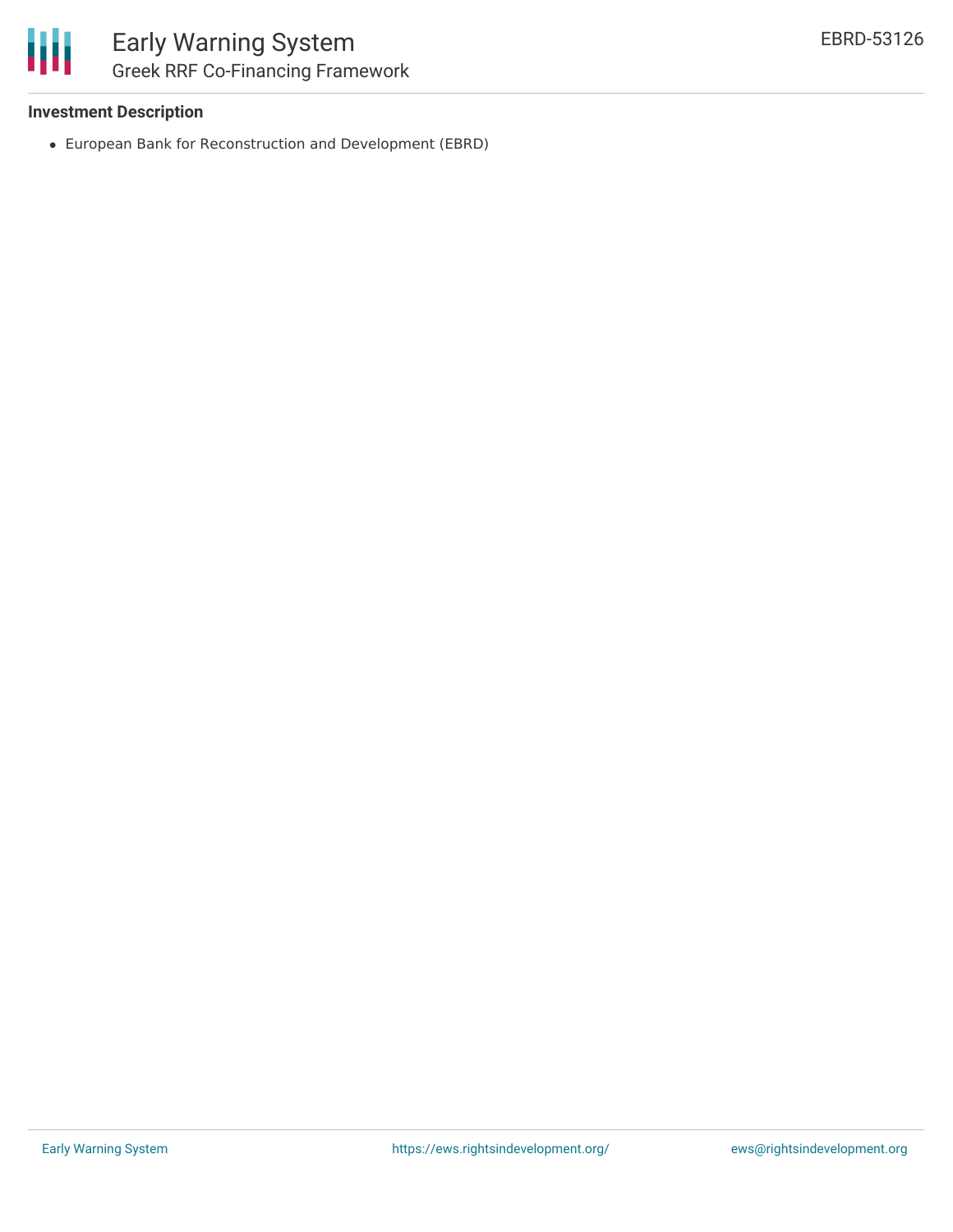# **Contact Information**

ACCESS TO INFORMATION

You can request information by emailing: accessinfo@ebrd.com or by using this electronic form: https://www.ebrd.com/eform/information-request

#### ACCOUNTABILITY MECHANISM OF EBRD

The Project Complaint Mechanism (PCM) is the independent complaint mechanism and fact-finding body for people who have been or are likely to be adversely affected by an European Bank for Reconstruction and Development (EBRD)-financed project. If you submit a complaint to the PCM, it may assess compliance with EBRD's own policies and procedures to prevent harm to the environment or communities or it may assist you in resolving the problem that led to the complaint through a dialogue with those implementing the project. Additionally, the PCM has the authority to recommend a project be suspended in the event that harm is imminent.

You can contact the PCM at: pcm@ebrd.com or you can submit a complaint online using an online form at: http://www.ebrd.com/eform/pcm/complaint\_form?language=en

You can learn more about the PCM and how to file a complaint at: http://www.ebrd.com/work-with-us/project-finance/projectcomplaint-mechanism.html